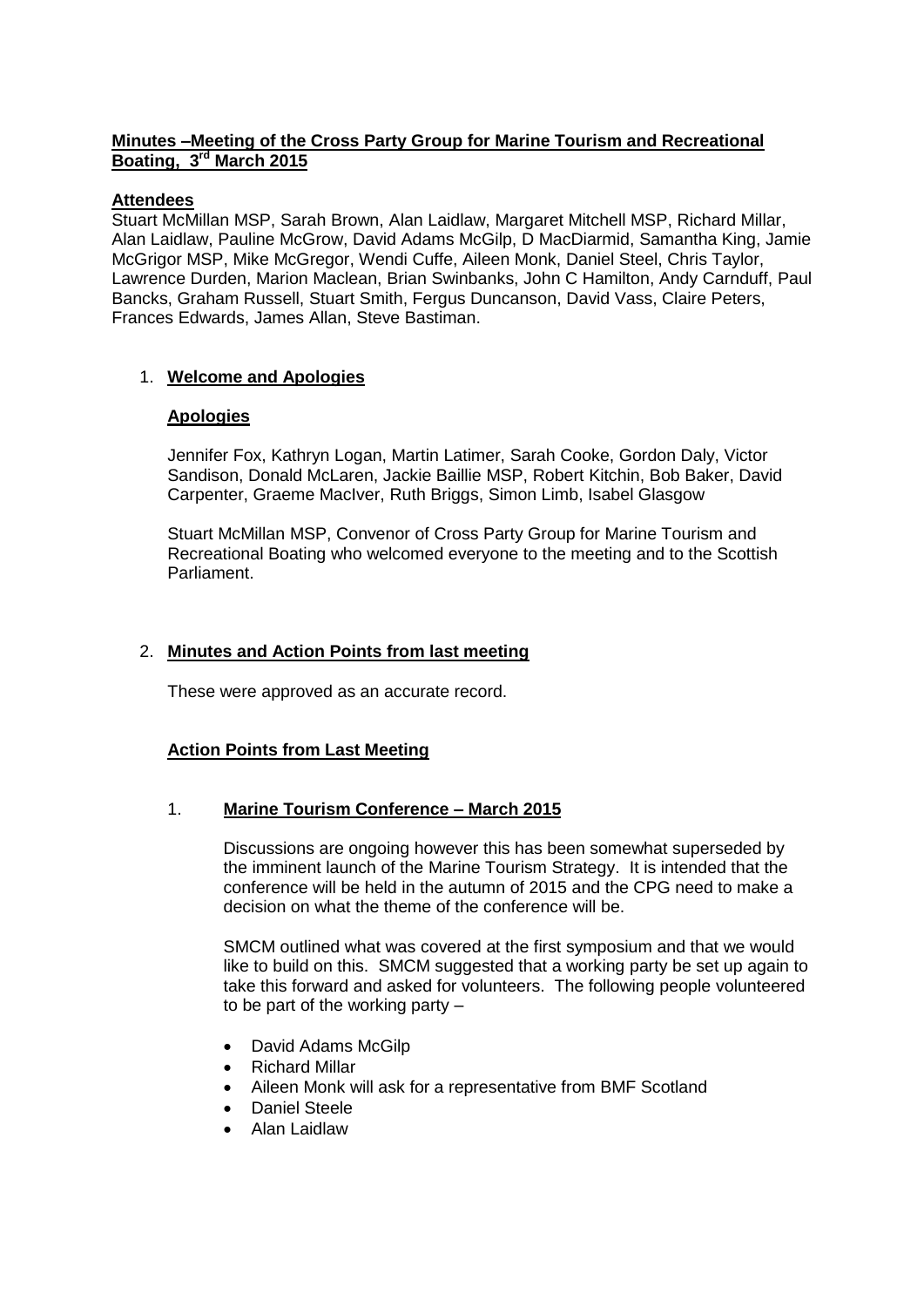SMCM stated that he will not chair the working party but will attend the first initial meeting. SB stated that it would also be beneficial to have someone from the broader sector and if anyone had any suggestions please pass these to SB.

### **Action: The first meeting the Marine Tourism Conference working party to be arranged by AM.**

## 2. **Video Conferencing – SMCM will continue to speak to MSPs**

SMCM stated that this has proved difficult within the Parliamentary set up and there has not been much demand but he will keep this in mind for the future.

## 3. **Crown Estate to be become 2nd Secretariat**

It was agreed that the Crown Estate be asked to be on the secretariat – This has been achieved and SMCM welcomed Alan Laidlaw to the Secretariat role.

## 4. **Marine Tourism Strategy Launch**

Aileen Monk will report under Item 4.

## 5. **BMF Economics Report – SL will email the report to SB**

This has been achieved.

### 6. **DAM stated that there are videos and will circulate this to CPG**

David Adams McGilp has circulated this information.

### 7. **SB reported that she will circulate the link to the European Commission round CPG.**

This has been achieved.

### 8. **2015 meeting dates to be agreed and circulated to the Cross Party Group**

This has been achieved.

# 3. **Smith Commission impacts on Marine Recreation and Tourism**

SMCM explained that he is a member of Devolution of Powers Committee.

DV outlined the following on behalf of WHAM and RYAS in particular–

- The views and concerns of WHAM and RYAS have been shared with ministers and interested parties.
- Discussion and close stakeholder dialogue will be essential as the devolution of the Crown Estates revenues and management responsibilities happens.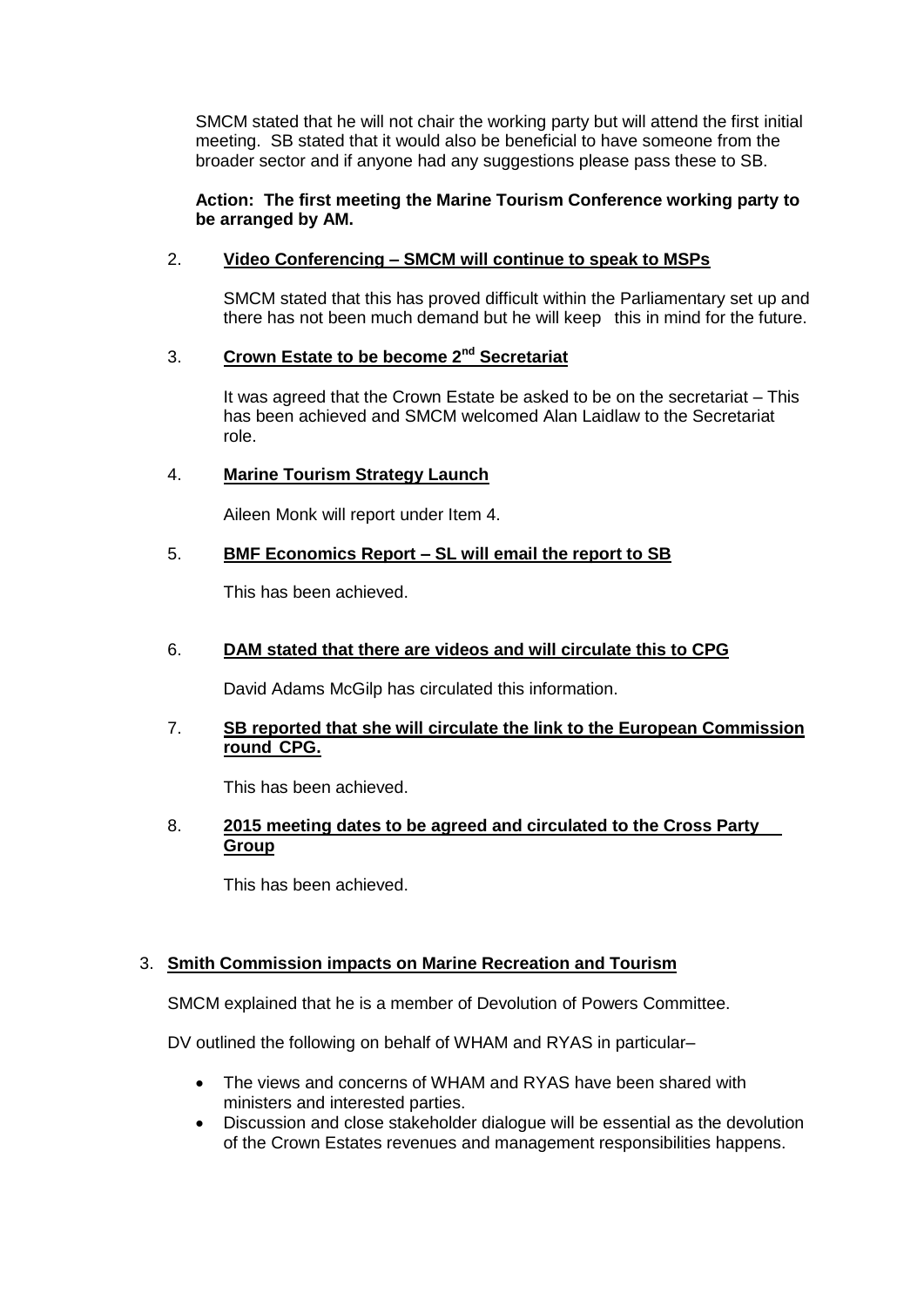- We, WHAM and the members of the CPG, are interested in the wellness of marine environment, foreshore and sea bed and economic and equitable treatment of users.
- The Crown Estate have the skills and knowledge and have been a fair and reasonable landlord to date.
- We need to avoid duplication and have a consistent national approach across the marine asset.
- We must avoid losing the skills and knowledge of the Crown Estate staff in the transition period.
- The Crown Estate duty to protect the public right of navigation must be maintained.
- Use this effectively and ensure moorings and anchoring and licensing of the sea bed and coastal navigation are undertaken equitably and with fair and transparent management and fees.

DV gave examples of successful projects in which the Crown Estate have been engaged -

- Tobermory hub of boating on the west coast rationalisation of moorings and development of the asset undertaken in partnership with TCE.
- TCE have provided support for The Green Blue throughout its lifetime.
- Loch Sheildaig and Gairloch the Crown Estate arranged the removal of ground chains.
- Removed fish farm debris from Loch Moidart.
- Arranged for removal of illegal unlicensed moorings across the whole coastline.
- New facilities at Craignish Boat Club.

SMCM explained that we do not generally get involved in politics of issues however the CPG is a suitable forum to raise issues. Jamie McGrigor MSP stated that it does not however prevent us from writing to MSPs and Ministers on these matters.

### **Further discussion took place and the following points were raised -**

AC stated that he supported DV's comments and pointed out the difference in the assets of the east and west coasts and their abilities to generate the necessary revenues to ensure helpful management. J McGrigor MSP stated that he agreed wholeheartedly, he also was keen not to lose the knowledge and experience that is already there.

SMCM reported that he has received emails from across Scotland on the issue of the Crown Estate. The recommendation was that members of the CPG should contact their local MPs/MSPs. SMCM suggested that contact be made with the political parties headquarters as well so that they are aware of the issues.

DV commented that boating is considered to be an elitist past time but boats can be cheaper than many camper vans. The sector does not wish to become elitist due to high moorings charges.

SB shared her experience of working within the Firth of Clyde where a mix of boundaries, local authorities, development plans and conflicting demands can make for a challenging planning environment. Working with a body such as TCE has the benefit of a unified approach which crosses boundaries and this has been very welcome. The uncertainty provided by the devolution of the TCE management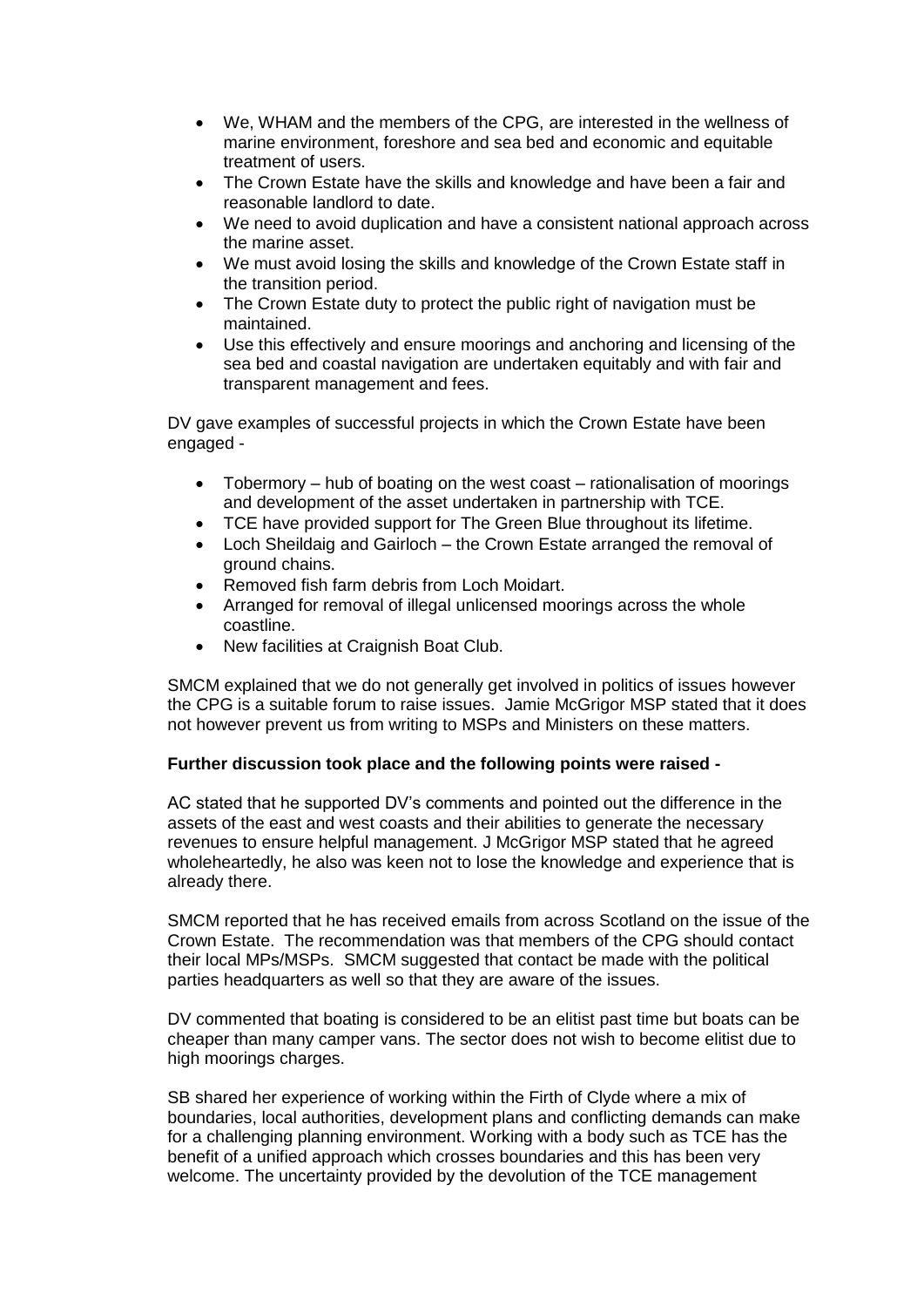responsibilities will impact on a wide variety of sectors and this should be taken into account.

AL stated that the Crown Estate have taken the position of ensuring continued 'business as usual' delivery until matters become clearer.

A discussion took place on whether the CPG should write to the Ministers.

BS asked what ministers are involved? SMCM explained that at a UK level, Secretary of Estate, Alistair Carmichael is strategically involved and Cabinet Secretary John Swinney MSP, at the Scottish level. SMCM stated that he was not sure what portfolio this would fall into when the Crown Estate became devolved. This discussion will take place when the bill comes into force after the election. SB stated that RYAS have corresponded with the Secretary of State; a letter went to Cabinet Secretary Richard Lochead and Derek McKay MSP.

FD stated that we received a letter from Richard Lochead's office and had a meeting with David Mallon in order to put our concerns to Marine Scotland as outlined by DV.

GR stated that a position paper is being pulled together by RYAS.

JMCG reported that he has expressed concerns to John Swinney MSP. **Action: JMCG will send the note that he sent to John Swinney to SMCM for circulation to the CPG.**

**Action: It was agreed that a letter should be drafted and sent to SMCM and JMCG. The letter will be sent to John Swinney and Alistair Carmichael raising the points from the CPG. GR stated that we should make it clear that we are not criticising local authorities.**

### 4. **Marine Tourism Strategy Consultation – Feedback and Launch**

AM provided an outline of the process so far –

- On 10<sup>th</sup> October 2014 the consultation period for the Marine Tourism Strategy was launched. People were offered an opportunity to provide a detailed response or a quick response either online or in writing.
- 4 workshops were held in Oban, Edinburgh, Inverness and Glasgow 70 people attended across these workshops and there was a generally positive response to the Strategy.
- The Strategy will be produced with a paper summary of responses.
- The Marine Tourism Strategy will be launched on 5<sup>th</sup> March at the Crowne Plaza. Scottish Canals are preparing a press release on the launch.

The Marine Tourism Strategy will be available from Thursday 5<sup>th</sup> March onwards online.

SMCM gave his thanks to everyone involved in the work in pulling the Marine Tourism Strategy together.

**Action: The Marine Tourism Strategy is to be circulated to CPG. SMCM will also send to MSPs and request that this is circulated to their networks.**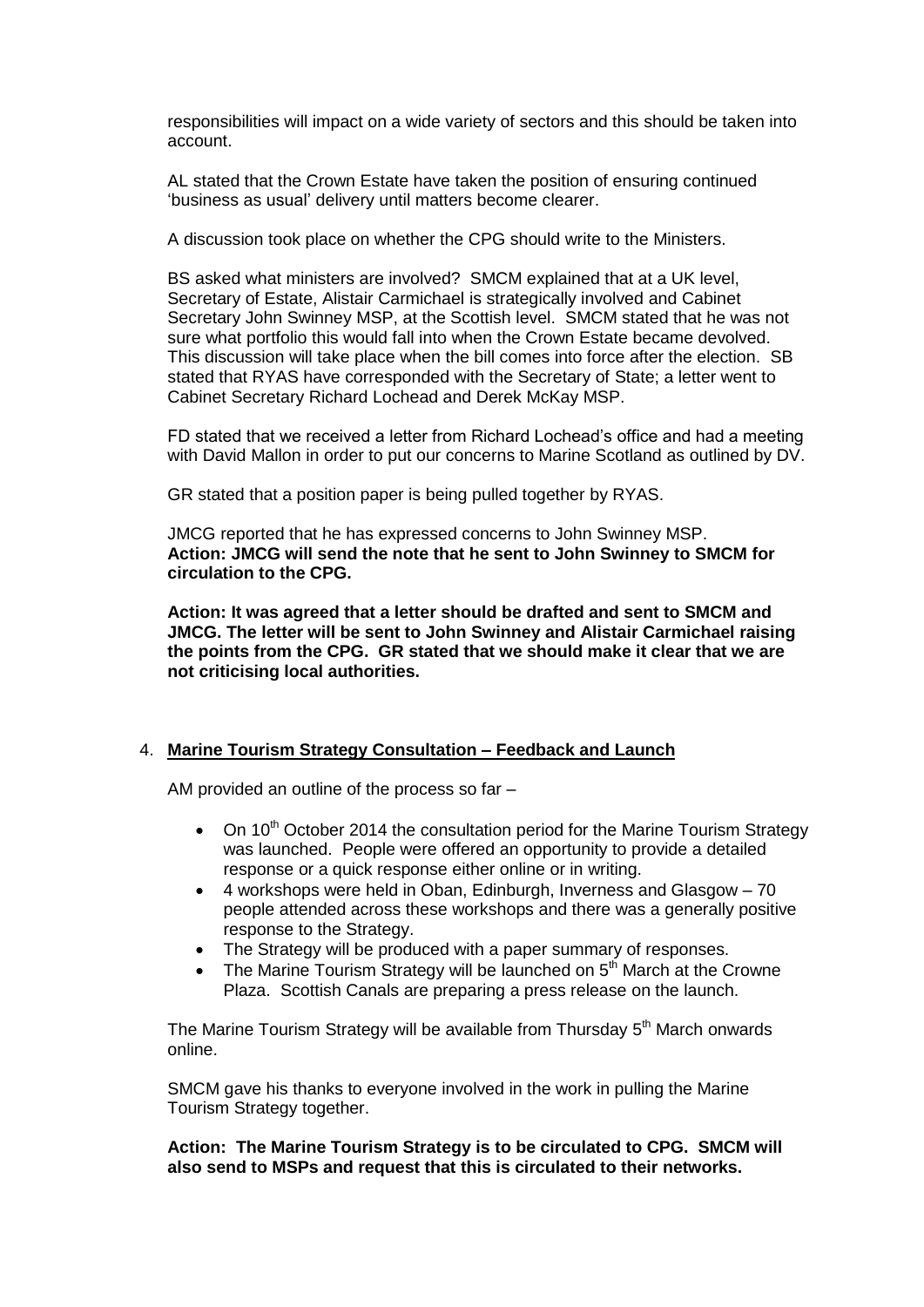### **The following comments were made on the Marine Tourism Strategy -**

- SMCM stated that a tremendous amount of effort has gone into this and expressed his thanks to CPG.
- AL stated that the sector has developed and praised SMCM's efforts and the substantial progress made through CPG.
- SB said that the sector was developing quickly. With the Scottish Boating Alliance initiated by people like Mike Balmforth, Hugh Henderson and David Vass, along with the work of the CPG which includes outputs such as the Marine Tourism Strategy, the data project, work on filling skills gaps and feeding into the National Marine Plan, the sector should be congratulated for their progress and efforts.
- AM stated that the next stage in the process will be drafting of an Action Plan.

### 5. **Presentation on Scottish Apprenticeship Week by Lawrence Durden**

Lawrence Durden provided his presentation and outlined the following – (Please find attached presentation)

SMCM gave his thanks for the presentation.

There then followed an opportunity for questions –

SMCM asked about the 3500 modern apprenticeships in the tourism sector and that it has been raised in the past about the lack of provision for the marine side of the sector. SMCM asked what discussion has SDS had with colleges to offer courses to address this? He further reported that he has received word from the Cross Party Group on visual impairment that there is no audio available for these courses. LD reported that he will feed this back.

LD stated that they have regular discussion with "People First" and they, with the Sector Skills Council decide on the number of modern apprenticeships, any gaps will be fed back to the National Programme Council.

A question was raised about whether there were any examples of modern apprenticeships in the marine tourism sector? LD stated that a leaflet has been produced for the tourism sector and they are keen work with the sector to show the breadth of the sector and what could be offered.

"Festival of the Sea" This will be held on Friday 22 $<sup>nd</sup>$  May to Sunday 31 $<sup>st</sup>$  May to</sup></sup> promote marine tourism in Oban and they are looking for employees/businesses to be involved and will also talk to people in schools.

DAM asked about the 3 campuses on West of Scotland College. It would be useful for the FE sector to identify specific skills, bridge gaps and promote modern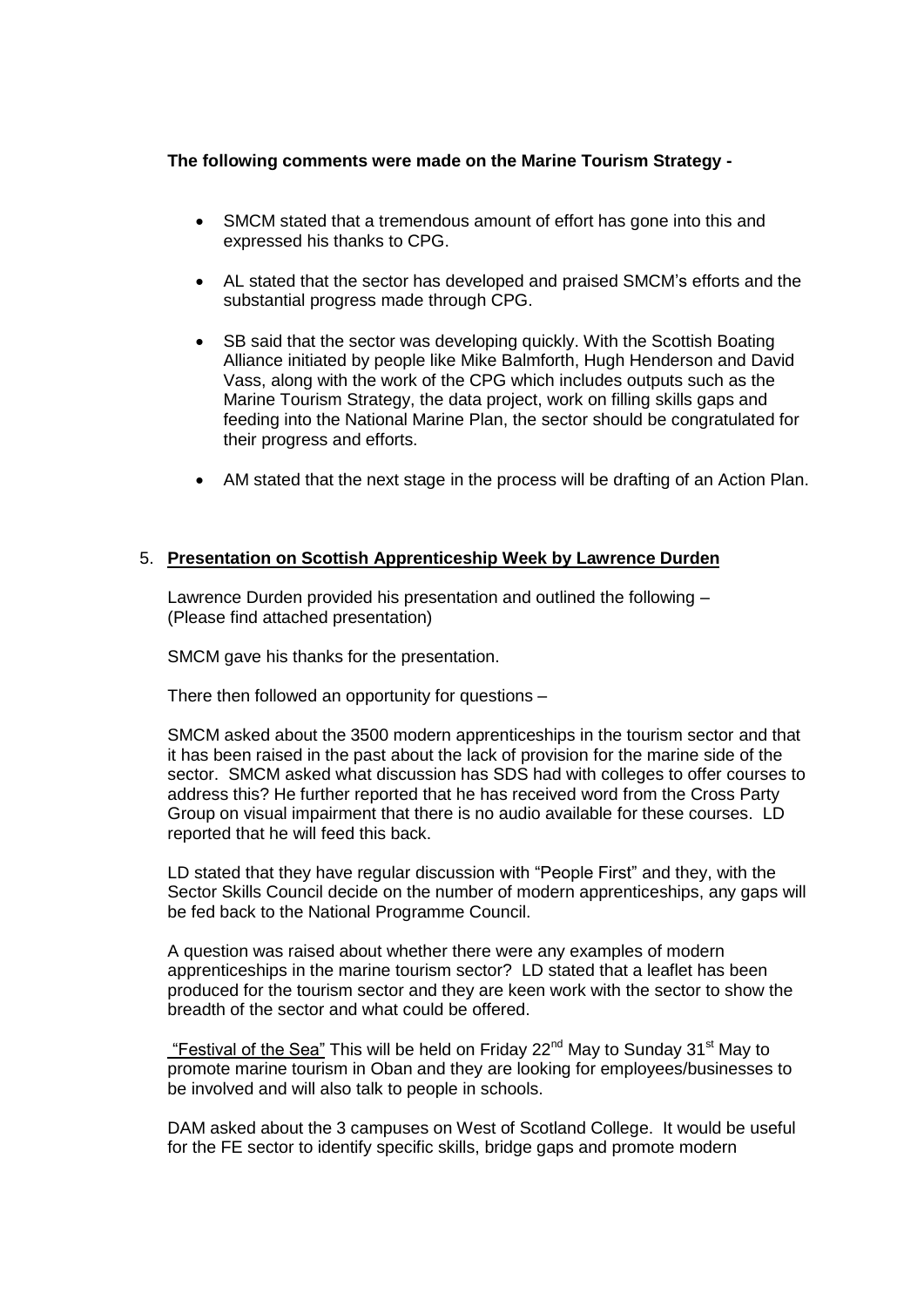apprenticeships. LD stated that he would be happy to discuss this further with DAM in taking this forward.

**Action: It was agreed to follow up and obtain case studies. Anyone with opportunities to contact LD and SDS directly.**

#### 6. **Presentation by Scottish Sea Angling Conservation Network – Samantha King**

Samantha King introduced herself and outlined the work of the Sea Angling Conservation Network (please find attached presentation).

There then followed an opportunity for questions.

Jamie McGrigor asked about the impact of pollution and septic tanks in particular. SK said that a lot of work had been done and referred to the "Ecological meltdown of the Clyde" which suggests there has been an eco-system shift in the Clyde.

SB stated that the Clyde 2020 Project has been discussing the need to do some work on the "nutrient balance" of the Clyde.

Brian Swinbanks stated that sinking wrecks would provide much needed artificial habitat and the government should encourage this.

Steve Bastiman from SSACN stated that there are a lot of amateur fishing boats and day trip fishing boats working the coast. In the Solway there was a survey done around 5 years ago and 30% of caravan owners also owned a boat. There is a large opportunity for wider boating work to provide facilities to encourage tourism and employment opportunities.

AL thanked for SSACN for their presentation and commends the work that they do for young people. SMCM also thanked SK for a very interesting presentation.

### 7. **Presentation by Tobermory Harbour Association by Brian Swinbanks and Marion Maclean**

BS introduced himself as Chairman of Tobermory Harbour Association and also introduced Marion MacLean as Project Officer. (Please find attached presentation).

There then followed an opportunity for questions

SMCM gave his thanks to Brian Swinbanks and Marion Maclean for their presentation.

DV asked about the costs involved in Phase 6. BS said they are seeking quotes for a multi-million project and this may need to be phased depending on funding availability.

SMCM asked what funding is being sought. MM stated that they will be seeking European Funding. SMCM asked how supportive the local authority has been. BS stated that they have been supported by them greatly and they are also going through the process of becoming a Harbour Authority and Trust Port with the support of the Crown Estate.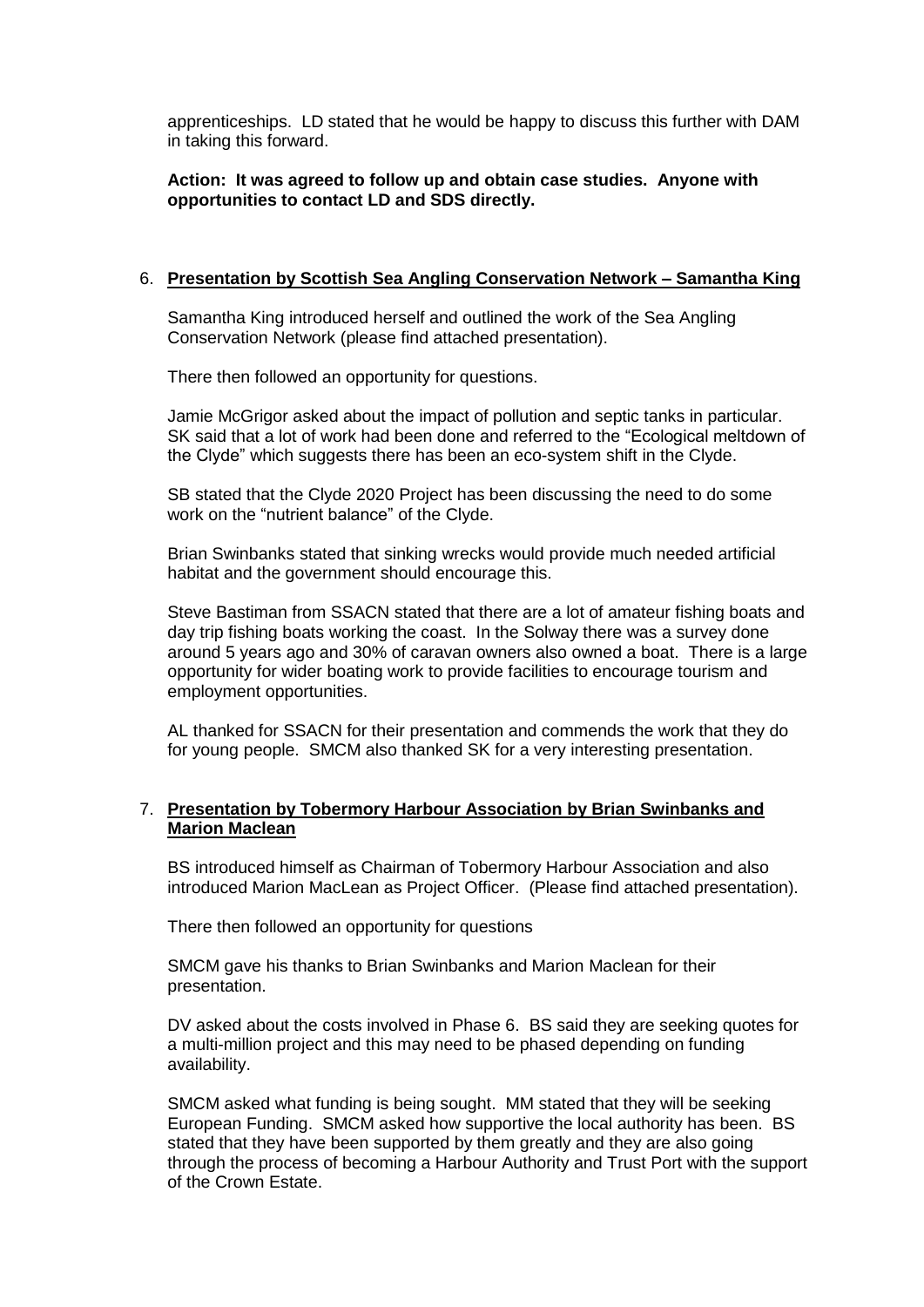A question was posed about how many pontoons and moorings would be available? BS stated that there will be 30 swing moorings for hire. They will also ensure there is still anchoring space for bigger boats.

AL asked about the amount of visiting boats. BS stated that 20% of the 6000 who visit Tobermory in the season go north. If you divide the number of new pontoon berths to the north of Tobermory by the number of boat-nights we now need 40-50% to sail north and west from Tobermory to deliver benefits and sustainable income to more remote ports. There are some boats coming the other way round along the North coast. To establish the true extent of boat movements we have tried to count boat numbers using satellite photos.

AC asked if the Trust Port will it be limited to the bay? BS stated that this was the case.

SMCM gave his thanks to Brian/Marion Maclean for their presentation. SMCM asked whether they would be keen to talk to other agencies? BS/MM stated that they would be keen to do this. MM also stated that they are keen to get more stats that can help and west coast statistics in particular.

### 8. **Round Table Updates/Events/AOCB**

### **Fife Harbour Study**

SB reported that we have received a request from Sandra McCrae at Fife Council regarding a Fife Harbour Study that is being carried out. The study is currently underway and is looking at Fife's Harbours and the potential for further leisure opportunities. Fife Council would be obliged if this could be brought to the attention of the CPG. They would like to present on their study findings at the meeting on  $16<sup>th</sup>$ June.

#### **Action: Information on the Fife Harbour Study will be circulated with the minutes.**

### **Sustainable Inshore Fisheries Trust (SIFT)**

SIFT have released information (available on the SIFT website) about the proposed regulating order in the Clyde.

#### **Social Media**

AL raised about social media and asked that the group ensure that we are recording the good work of the group on social media. He encouraged all members to make use of Twitter and Facebook etc to boost the profile of the work of the sector.

### **Kilchoan**

GR reported the running aground of the Lysblink Seaways at Kilchoan. Fortunately the vessel was recovered without significant pollution being caused. He further explained that the there was a Kilchoan blog on the West Ardnamurchan News website that described the incident. This is not the first time that a DFDS vessel has run aground in the Sound of Mull and the MAIB report is awaited with interest.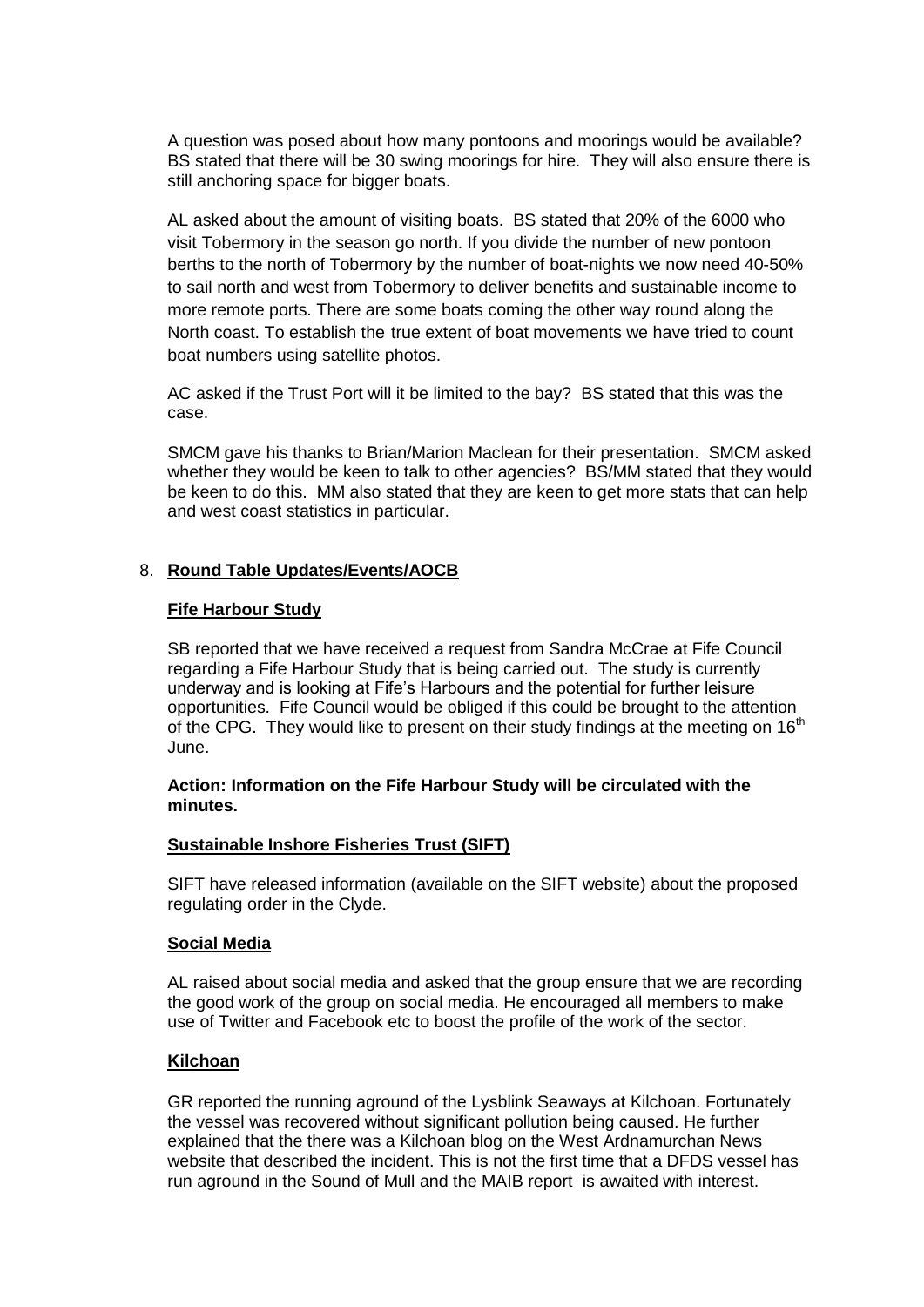## **Collation of data on sharks**

S Bastiman reported that SSACN are currently collating data on sharks and if you would like any further information please visit website [www.ssacn.org](http://www.ssacn.org/) There are posters which give details of events and all would be welcome to come along.

## 9. **Future Business/Next Meeting**

It was agreed that the following items be raised at the next meeting on 16<sup>th</sup> June -

- Presentation from Fife Council update on Fife Harbour Study.
- Marine Renewables
- Smith Commission (update on situation)
- Robbie Wightman from Scottish Coastal Rowing requested to present at the meeting in September.
- John Hamilton also suggested a presentation regarding Marine Surveyors at a future meeting.
- Please bring forward any topics that you would wish to be discussed at CPG.

SMCM also gave his welcome to James Allan, new Chief Executive Officer of RYA Scotland.

### **Next Meeting**

Tuesday 16<sup>th</sup> June 2015 at 6pm at the Scottish Parliament.

The meeting closed and SMCM thanked to all for their attendance and contribution.

Vote of thanks was given to the Chair.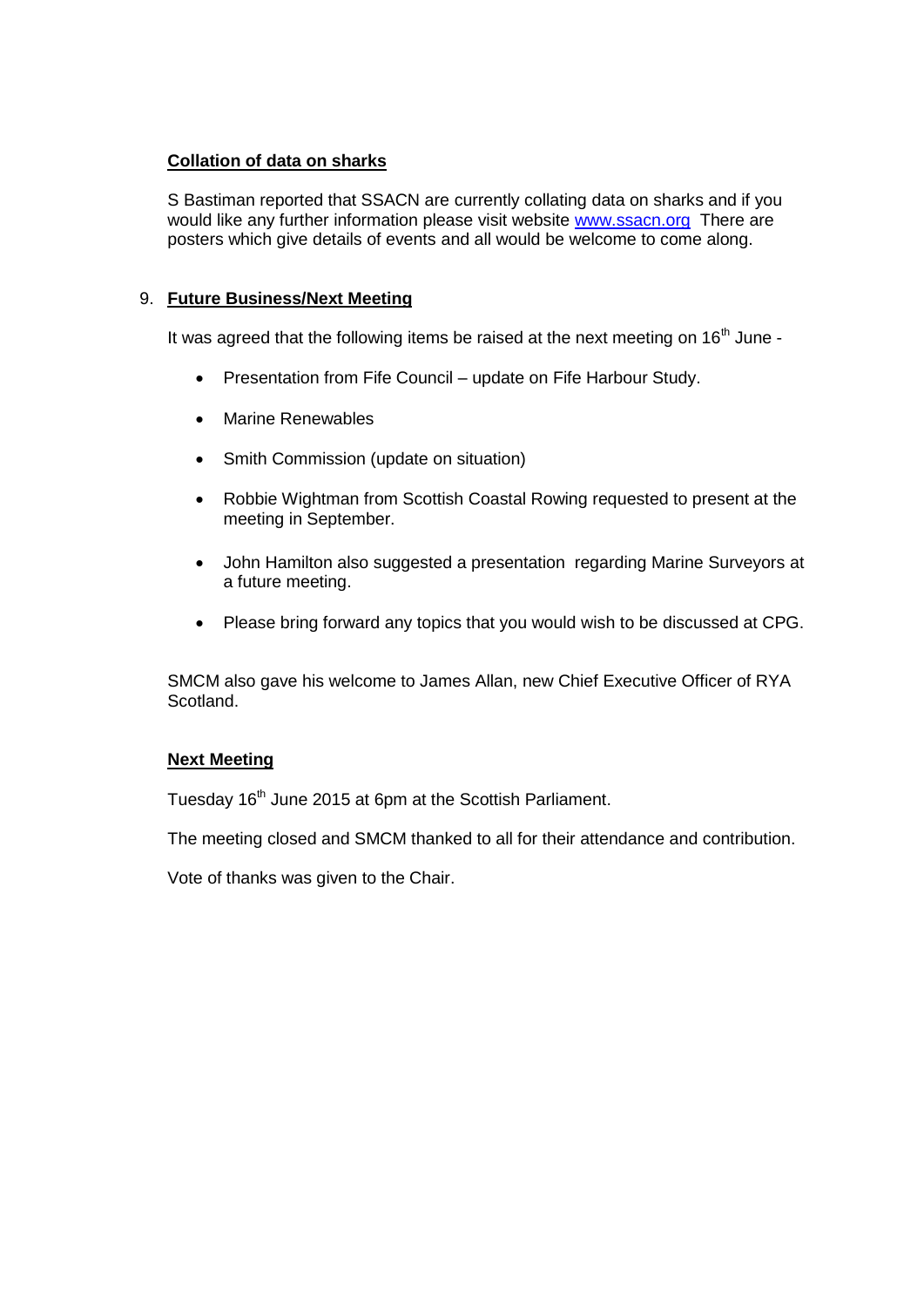## **SUMMARY OF ACTIONS**

|                  | <b>Actions</b>                                                                                                                                                                                                                                                                       | Resp.       | <b>Date Raised</b> |
|------------------|--------------------------------------------------------------------------------------------------------------------------------------------------------------------------------------------------------------------------------------------------------------------------------------|-------------|--------------------|
| 1.               | <b>Marine Tourism Conference - The</b><br>first meeting the Marine Tourism<br>Conference working party to be<br>arranged.                                                                                                                                                            | AM          | 3/3/15             |
| 2.               | <b>Smith Commission impacts on</b><br><b>Marine Recreation and Tourism</b>                                                                                                                                                                                                           |             |                    |
|                  | JMCG will send the note that he<br>sent to John Swinney to SMCM for<br>circulation to the CPG.                                                                                                                                                                                       | <b>JMCG</b> | 3/3/15             |
|                  | It was agreed that a letter should be<br>drafted and sent to SMCM and<br>JMCG. The letter will be sent to<br>John Swinney and Alistair<br>Carmichael raising the points from<br>the CPG. GR stated that we should<br>make it clear that we are not<br>criticising local authorities. | <b>JA</b>   | 3/3/15             |
| 3.               | The Marine Tourism Strategy is to<br>be circulated to CPG. SMCM will<br>also send to MSPs and request that<br>this is circulated to their networks.                                                                                                                                  | AM/PM/SMCM  | 3/3/15             |
| $\overline{4}$ . | <b>Modern Apprenticeships</b><br>It was agreed to follow up and<br>obtain case studies. Anyone with<br>opportunities to contact LD and<br>SDS directly.                                                                                                                              | LD/DAM      | 3/3/15             |